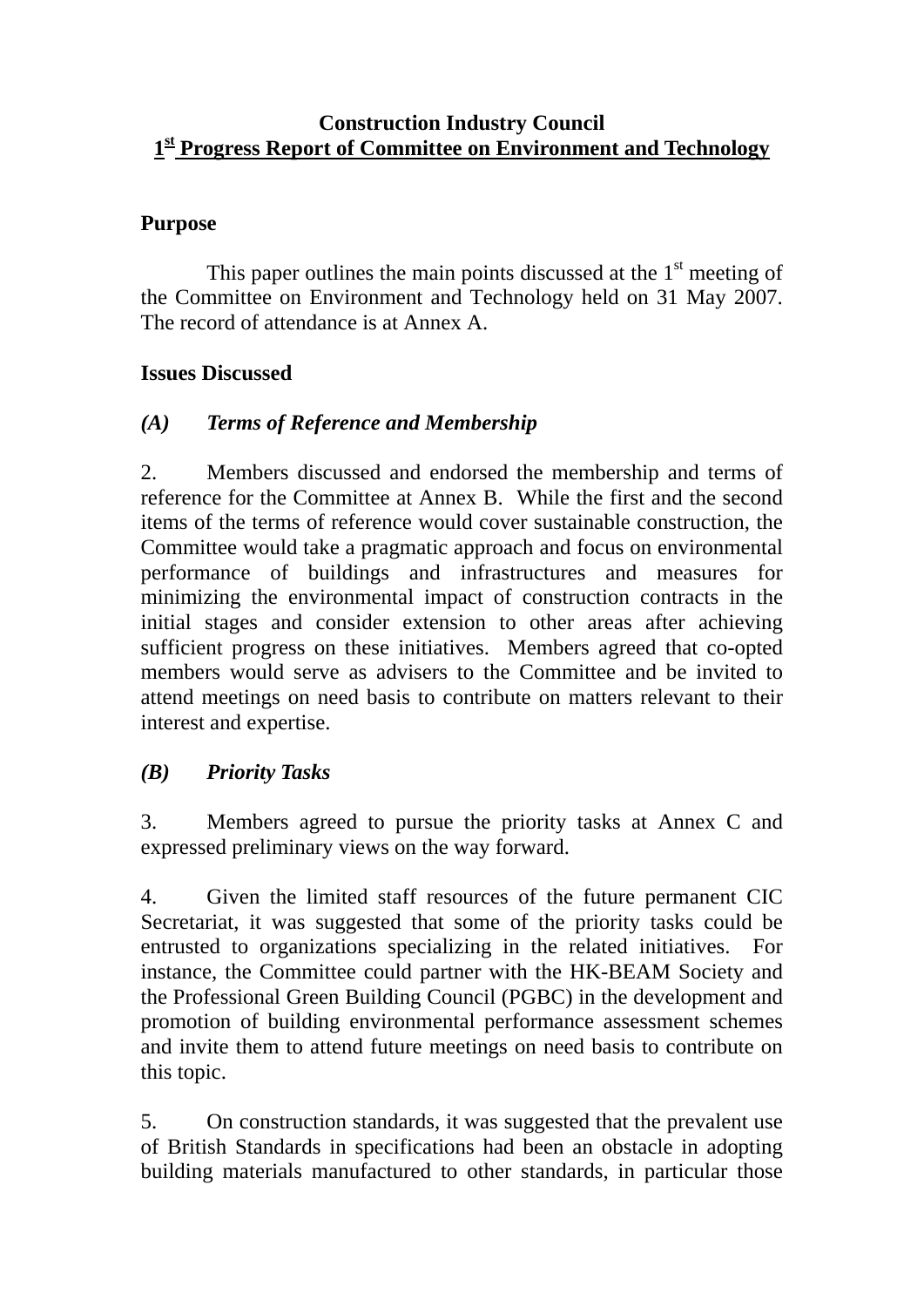supplied by manufacturers in the Mainland. On the other hand, BD advised that the adoption of performance-based specifications in the Buildings Ordinance and related regulations would facilitate use of building materials manufactured to various national standards.

6. On construction-related research and development (R&D), the universities had access to funding, expertise and facilities for R&D. However, there were missing links that affected the effective use of these for practical research beneficial to the construction industry. In particular, the University Grants Committee only supported academic research. The Innovation and Technology Commission was not prepared to accept construction-related R&D as a priority area for funding using the Innovation and Technology Fund. Current R&D activities were quite task-specific and there was a lack of efforts in achieving synergies between different research projects. The task of the Committee would be to consider how to tackle these issues so as to enable the industry to leverage on the R&D expertise and facilities of the universities.

7. CIC had received requests from several organizations for funding their research activities and the Committee might wish to advise CIC on this. Members also wished to explore the possibility of securing funding for the Committee's activities such as commissioning studies on the priority tasks and R&D beneficial to the whole construction industry. CIC would therefore be asked to consider the modus operandi for funding the activities of the Committees through options such as annual block allocations or considering funding requests on case-by-case basis. However, Members agreed that there was little urgency for the Committee to acquire funding and it was unlikely that any significant funds would be available within 2007 before the amalgamation with CITA.

# **Any Other Business**

8. The Secretariat would collate the papers relevant to the priority tasks for reference by Members and would arrange access to the PCICB website containing papers and discussion records of PCICB and its working groups.

9. The Secretariat would draw up a schedule of meeting dates to facilitate forward planning and a work plan on the basis that each future meeting would focus on one or two priority tasks.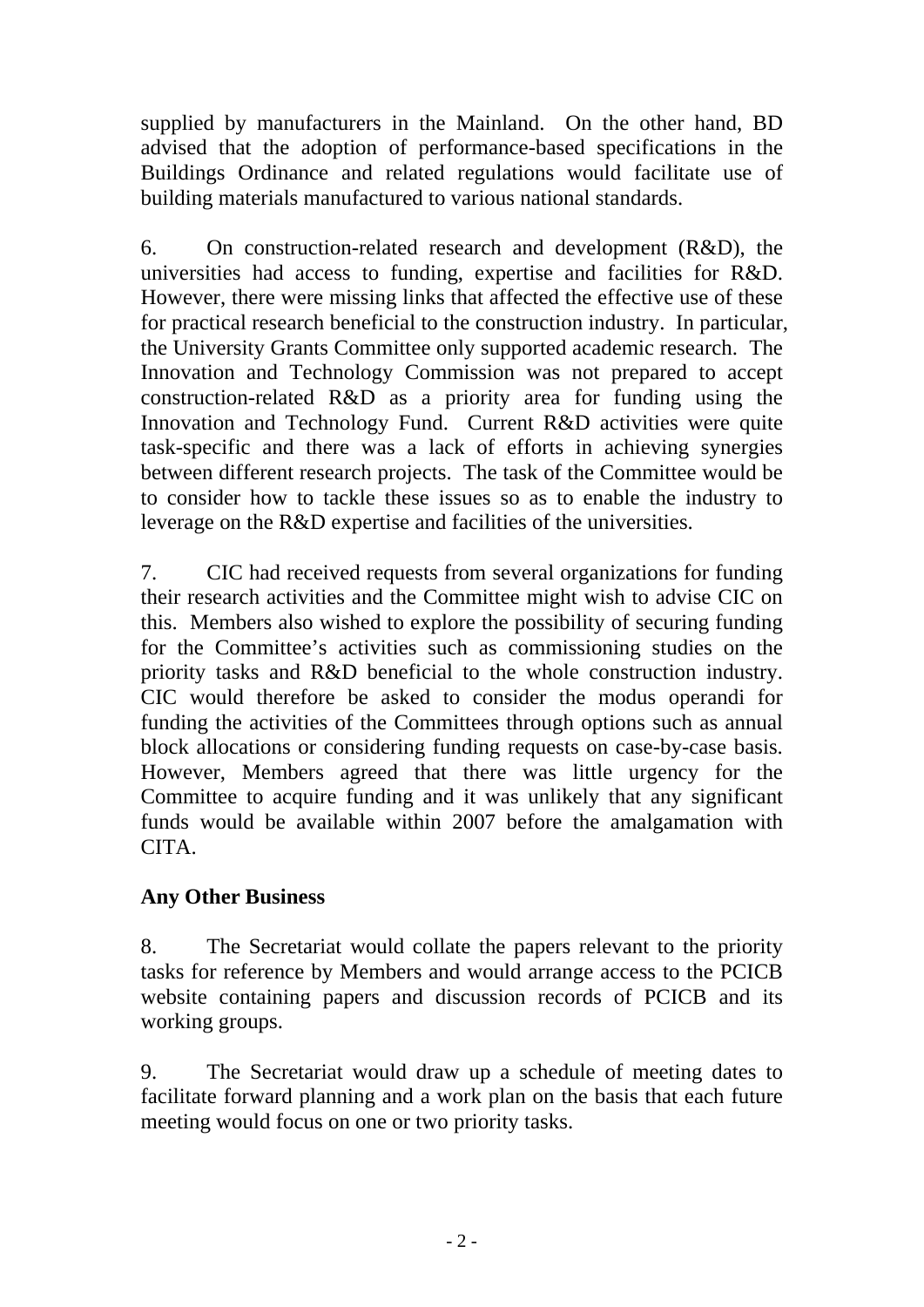#### **Further Actions**

- 10. The following further actions were agreed
	- (a) Upon endorsement of the membership of the Committee by CIC, the Secretariat would issue letters inviting co-opted members and Government's representatives to join the Committee and attend future meetings;
	- (b) The Secretariat would collate the papers relevant to the priority tasks for reference by Members would arrange access to the PCICB website containing papers and discussion records of PCICB and its working groups;
	- (c) The Secretariat would request CIC to discuss the modus operandi for funding the activities of the Committee; and
	- (d) The Secretariat would prepare a meeting schedule and work plan for the Committee.

**CIC Secretariat June 2007**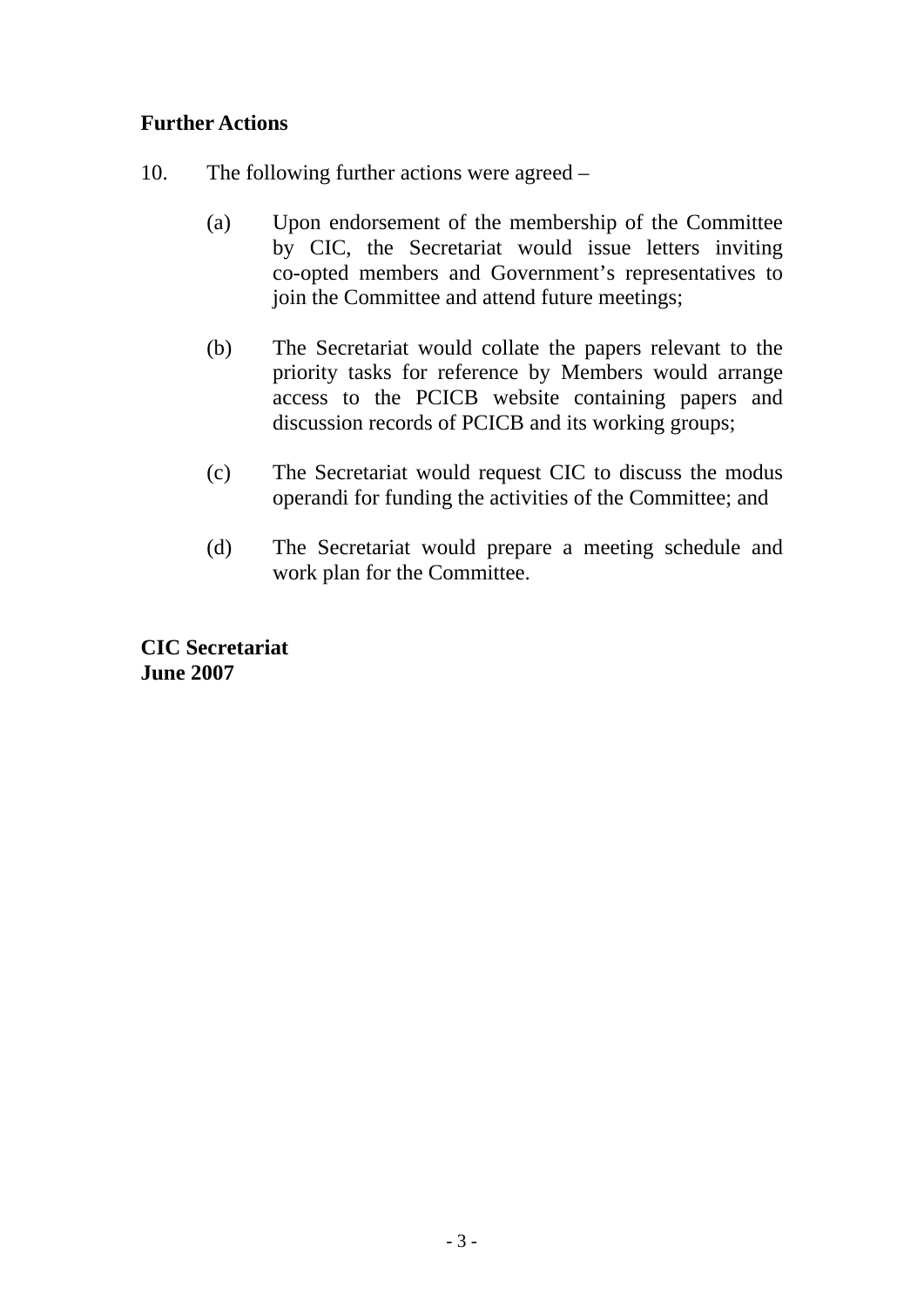#### **Annex A**

## **Committee on Environment and Technology**

# **1st Meeting held at 2:30 pm on 31 May 2007 in Conference Room 1124, Murray Building**

#### **Record of Attendance**

#### **Present**

| Mr Conrad WONG     | Chairman              |
|--------------------|-----------------------|
| Mr CHEUNG Tat-tong |                       |
| Prof KO Jan-ming   |                       |
| Mr LAM Wo-hei      |                       |
| Mr Peter Lee       |                       |
| Mr CHEUNG Hau-wai  | Director of Buildings |

#### **Absent with Apologies**

Dr Andrew Chan

#### **In Attendance**

| Dr Alex Li |  | <b>Environment, Transport and Works Bureau</b> |
|------------|--|------------------------------------------------|
|            |  |                                                |

#### **Construction Industry Council Secretariat**

| Principal Assistant Secretary for the           |  |
|-------------------------------------------------|--|
| Environment, Transport and Works (Works) 1      |  |
| Chief Assistant Secretary for the Environment,  |  |
| Transport and Works (Works) 1                   |  |
| Assistant Secretary for the Environment,        |  |
| <b>Transport and Works (Works) Public Works</b> |  |
| <b>Systems Administration 1</b>                 |  |
|                                                 |  |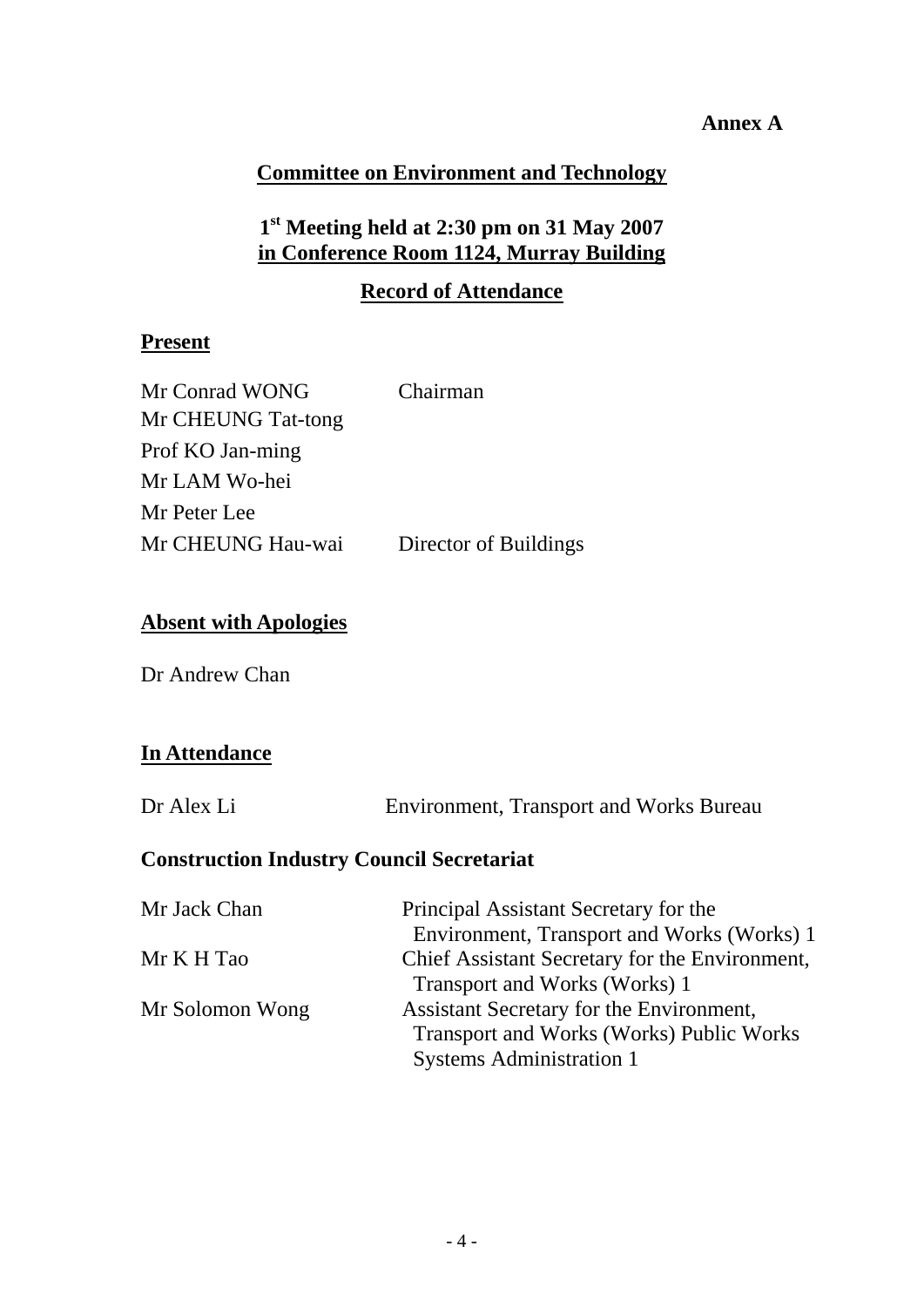#### **Annex B**

#### **Construction Industry Council Committee on Environment and Technology**

#### **Chairman** - Mr Conrad Wong

#### **Members**

- CIC Members
	- Dr Andrew Chan
	- Mr CHEUNG Tat-tong
	- Prof KO Jan-ming
	- Mr LAM Wo-hei
	- Mr Peter Lee
	- Director of Buildings
- Co-opted Members
	- Mr P H Ho Hong Kong Federation of Electrical and Mechanical Contractors
	- Mr PANG Long Hong Kong Construction Site Workers General Union
	- Mr NG Shiu-ming Association of Plastering Sub-contractors
	- Mr Derek Zen Hong Kong Construction Association
	- Mr Ken Cheung Housing Department
- Government Representatives
	- Mr Y C Chan Environment, Transport and Works Bureau
	- Mr Lawrence Lau Environmental Protection Department

#### **Terms of Reference**

1. To make recommendations on improving the environmental friendliness of buildings and infrastructures including measures for enhancing energy efficiency, improving indoor environmental quality and minimizing loading on the environment.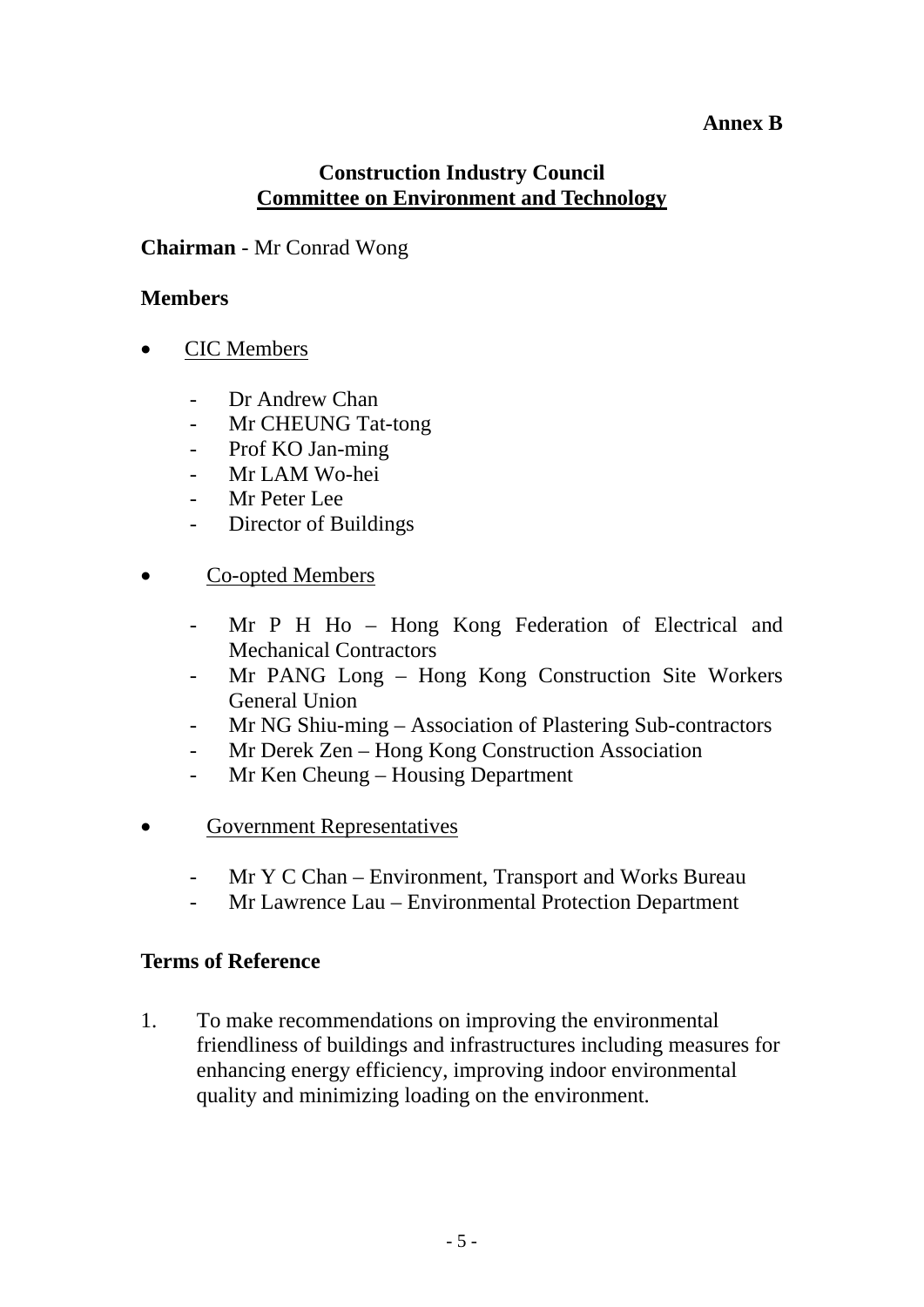- 2. To recommend good practices for improving the environmental performance of construction contracts including measures for abating environmental nuisances and reducing waste generation.
- 3. To co-ordinate and promote construction research and development and facilitate practical application of research results by the construction industry.
- 4. To advise on the strategy for development of construction standards.
- 5. To develop systems for assessing the performance of the construction industry.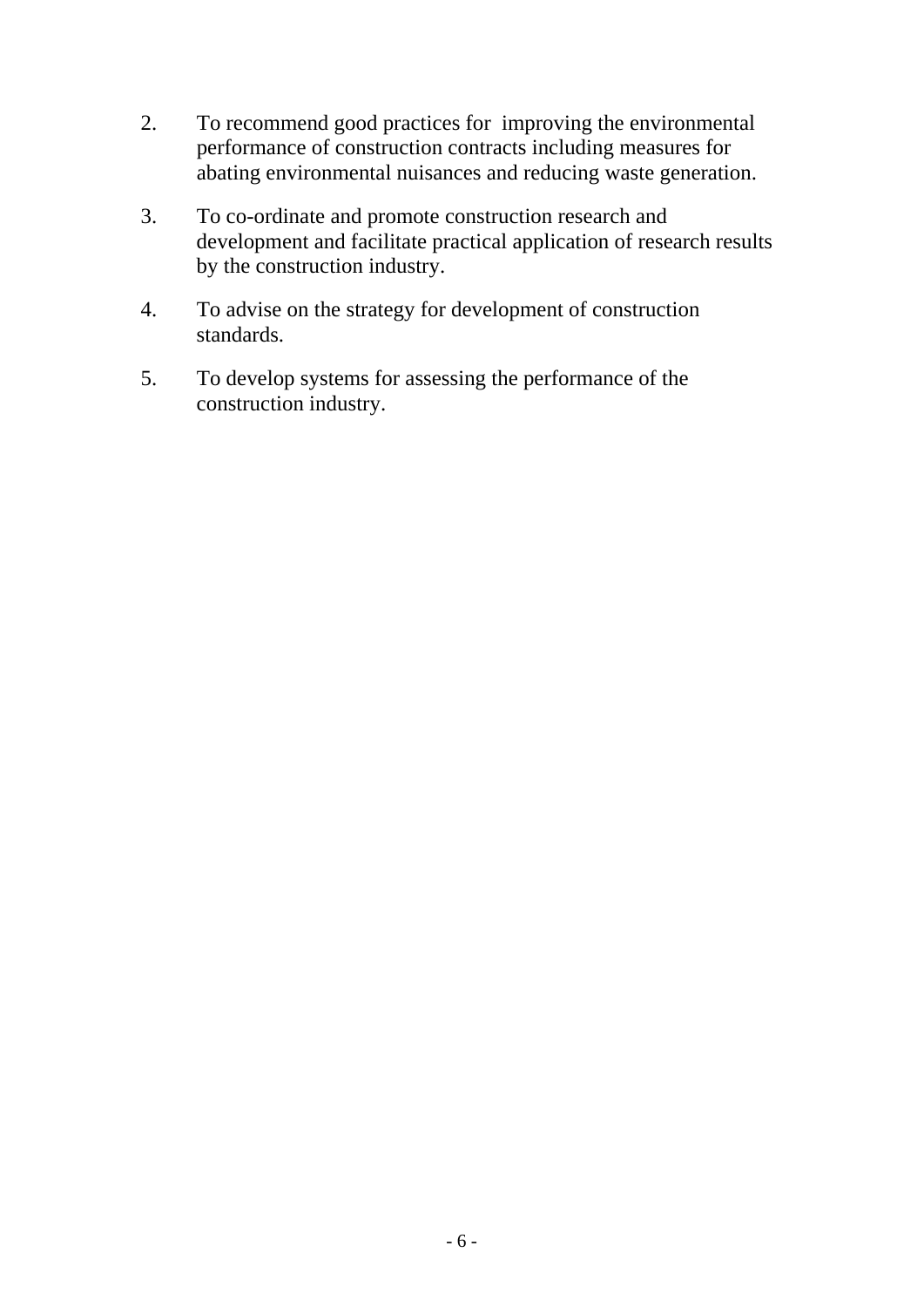**Annex C** 

# **Committee on Environment and Technology Priority Tasks**

#### **Environment**

| <b>Priority</b> | <b>Issue</b>                                                                  | <b>Background</b>                                                                                                                                                                                                                                                                                                                                                                                                                                    | <b>Follow Up Actions</b>                                                                                                                  |
|-----------------|-------------------------------------------------------------------------------|------------------------------------------------------------------------------------------------------------------------------------------------------------------------------------------------------------------------------------------------------------------------------------------------------------------------------------------------------------------------------------------------------------------------------------------------------|-------------------------------------------------------------------------------------------------------------------------------------------|
| High            | CIRC R 89 - Developing a<br>policy framework for<br>sustainable construction. | ETWB has drawn up a preliminary policy framework for $\bullet$<br>construction<br>sustainable<br>institutional<br>comprising<br>arrangements and specific instruments to pursue the priority<br>areas including reduction of C&D waste, reduction of energy<br>consumption of buildings and avoidance of nuisance caused<br>by construction works. The framework was considered by<br>PCICB at the 31 <sup>st</sup> Board meeting on 11 August 2006. | ETWB will submit further<br>proposal on the policy<br>framework for sustainable<br>construction for<br>consideration by the<br>Committee. |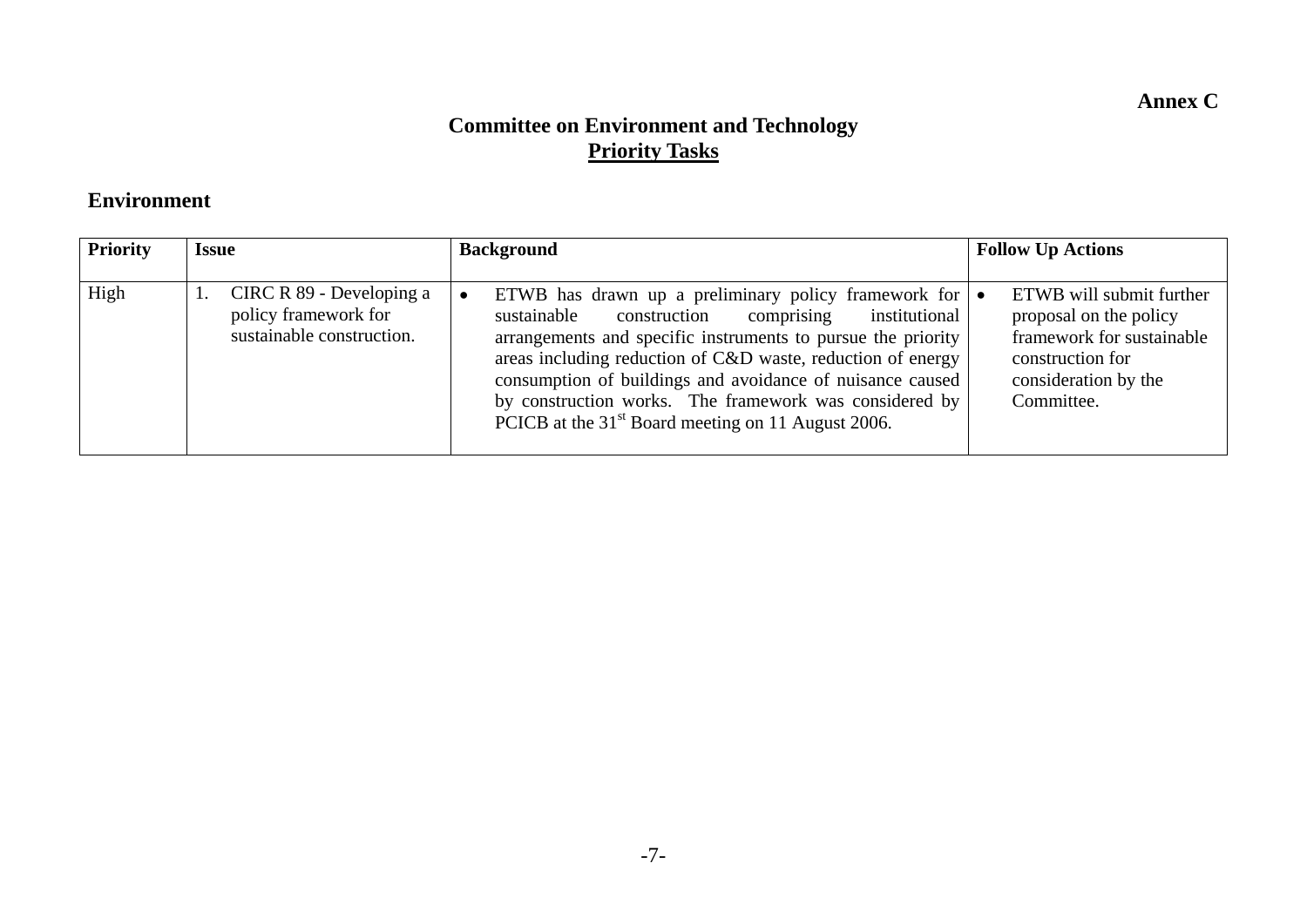| <b>Priority</b> | <b>Issue</b>                                                                                       | <b>Background</b>                                                                                                                                                                                                                                                                                                                                                                                                                                                                                                                                                                                                                                                                                                                                                                                         | <b>Follow Up Actions</b>                                                                                                                                                                                                             |
|-----------------|----------------------------------------------------------------------------------------------------|-----------------------------------------------------------------------------------------------------------------------------------------------------------------------------------------------------------------------------------------------------------------------------------------------------------------------------------------------------------------------------------------------------------------------------------------------------------------------------------------------------------------------------------------------------------------------------------------------------------------------------------------------------------------------------------------------------------------------------------------------------------------------------------------------------------|--------------------------------------------------------------------------------------------------------------------------------------------------------------------------------------------------------------------------------------|
| Medium          | 2.<br>Rolling out of waste<br>management measures to<br>private sector projects.                   | PCICB had drawn up in collaboration with REDA and HKCA<br>$\bullet$<br>a proposal for rolling out the waste management measures<br>adopted with proven results in public sector projects to the<br>private sector.                                                                                                                                                                                                                                                                                                                                                                                                                                                                                                                                                                                        | The Committee to keep in<br>view the progress of the<br>consultancy study for<br>developing implementation<br>tools.                                                                                                                 |
|                 |                                                                                                    | REDA and HKCA would commission a consultancy to<br>$\bullet$<br>develop implementation tools to facilitate their incorporation  <br>into construction contracts.<br>REDA and HKCA would promote the implementation tools<br>$\bullet$<br>in collaboration with CIC and relevant government<br>departments upon the completion of the consultancy.                                                                                                                                                                                                                                                                                                                                                                                                                                                         | The Committee to promote<br>the implementation tools in<br>collaboration with REDA.<br><b>HKCA</b> and relevant<br>government departments.                                                                                           |
| Medium          | 3.<br>CIRC R $105 -$ Monitoring<br>of building environmental<br>performance assessment<br>schemes. | The Comprehensive Environmental Performance Assessment<br>$\bullet$<br>Scheme (CEPAS) was developed under a consultancy<br>commissioned by BD. The Application<br>Guidelines,<br>Assessment Manuals and implementation proposal for<br>CEPAS were submitted to PCICB in July 2005 for<br>discussions on the way forward.<br>Having compared CEPAS with an existing assessment<br>$\bullet$<br>scheme, Hong Kong Building Environmental Assessment<br>Method (HK-BEAM), PCICB decided to adopt HK-BEAM as<br>the integrated assessment model for the local construction<br>industry subject to various improvements including enhancing<br>the administration framework of HK-BEAM, opening up<br>qualification of HK-BEAM assessors and incorporation of the<br>desirable features of CEPAS into HK-BEAM. | The Committee to monitor<br>implementation of the<br>agreed improvement<br>measures to HK-BEAM<br>The Committee to<br>$\bullet$<br>deliberate on promoting<br>wider adoption of building<br>environmental performance<br>assessment. |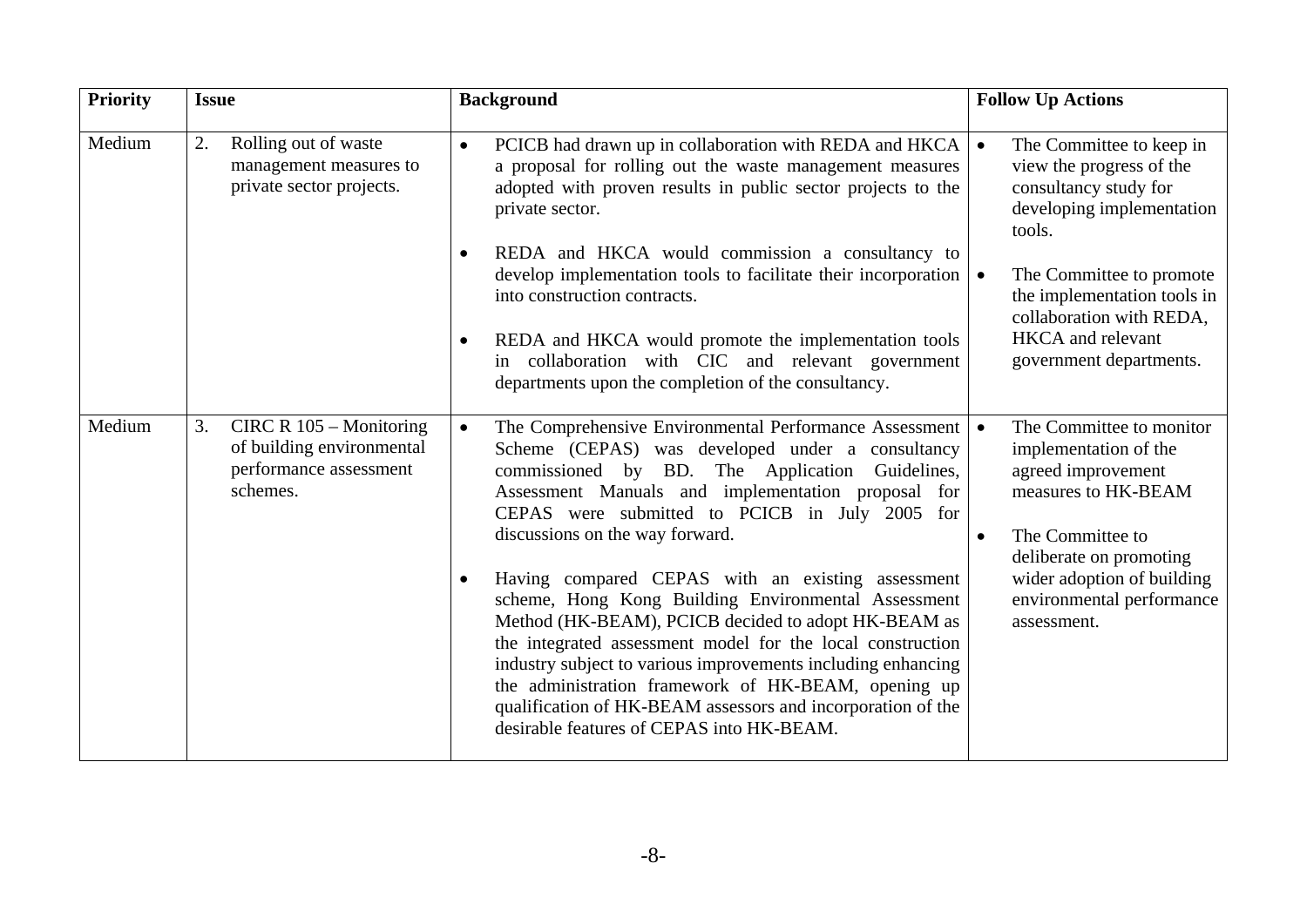## **Technology**

| <b>Priority</b> | <b>Issue</b>                                                                                                 | <b>Background</b>                                                                                                                                                                                                                                                                                                                                                                                                                                                                                                                                                                                                                                                                             | <b>Follow Up Actions</b>                                                                                                         |
|-----------------|--------------------------------------------------------------------------------------------------------------|-----------------------------------------------------------------------------------------------------------------------------------------------------------------------------------------------------------------------------------------------------------------------------------------------------------------------------------------------------------------------------------------------------------------------------------------------------------------------------------------------------------------------------------------------------------------------------------------------------------------------------------------------------------------------------------------------|----------------------------------------------------------------------------------------------------------------------------------|
| High            | <b>CIRC R 64 - Establishment</b><br>4.<br>of a central construction<br>standardization body in<br>Hong Kong. | A consultancy study commissioned by the former Works $\bullet$<br>$\bullet$<br>Bureau on setting up of the CCSB was completed in 2000 and<br>its financial viability was further investigated in another<br>consultancy in 2001.<br>ETWB submitted a paper to PCICB in May 2003 proposing<br>to establish the CCSB under CIC.<br>However, PCICB Members were inclined to concentrate on<br>adoption/harmonization of construction standards.<br>In January 2006, PCICB discussed the paper of Construction<br>Industry Institute – Hong Kong (CII-HK) reporting the major<br>findings of a research study on construction standards and<br>concluded the subject should be considered by CIC. | The Committee to explore<br>the way forward taking<br>into account the findings of<br>the consultancies and<br>CII-HK's reseach. |
| Medium          | CIRC R 72 and R $73 -$<br>5.<br>Co-ordination of<br>construction research and<br>development.                | In 2004, the PCICB Task Force on Construction Research and $\bullet$<br>$\bullet$<br>Development (R&D) took stock of the funding mechanisms<br>and co-ordination frameworks adopted by a number of key<br>industry organizations and formulated a framework for<br>co-ordination of construction R&D for implementation by<br>CIC.                                                                                                                                                                                                                                                                                                                                                            | The Committee to follow<br>up on the implementation<br>of the co-ordination<br>framework.                                        |